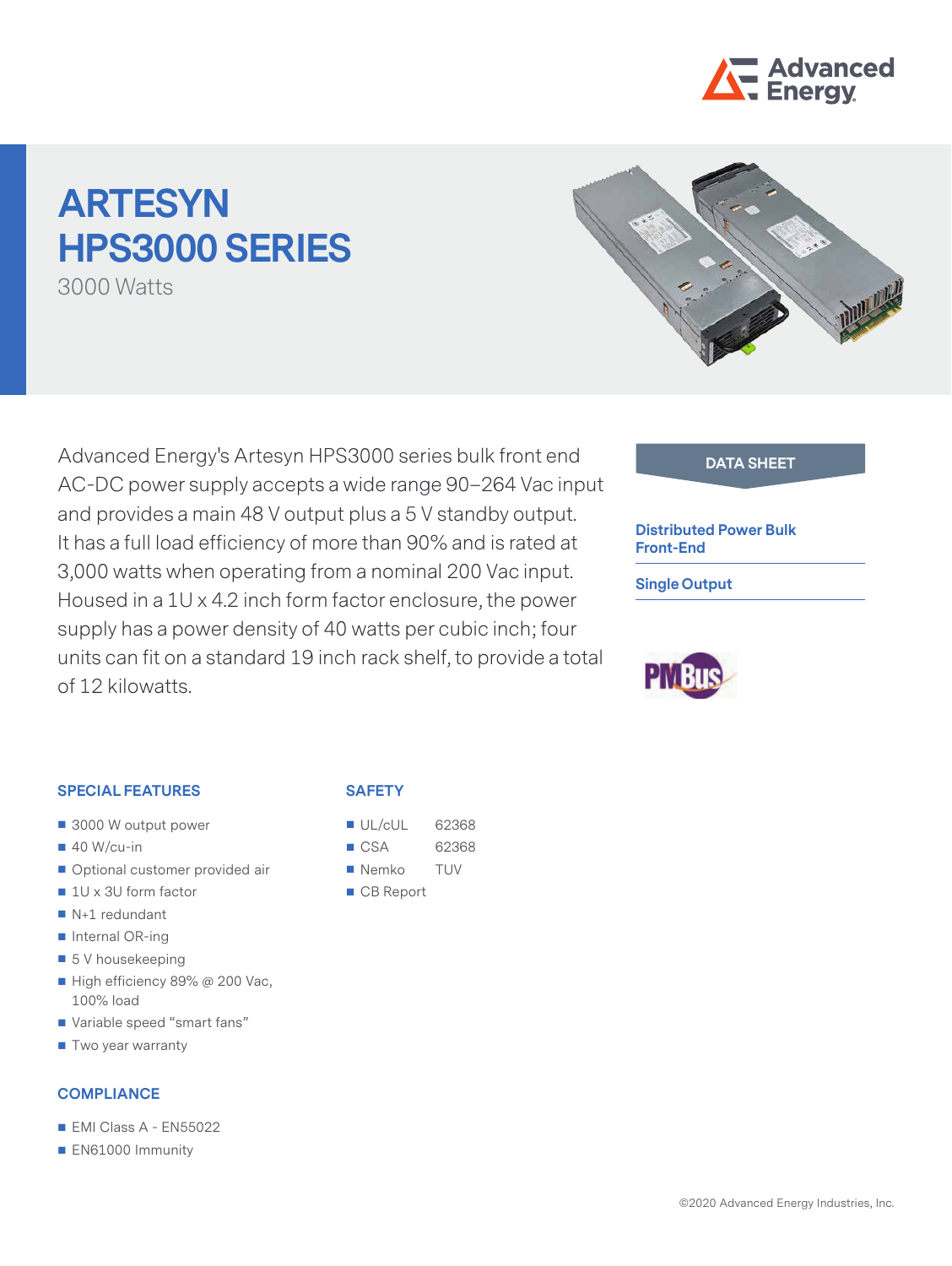## **ELECTRICAL SPECIFICATIONS**

| Input                   |                                  |                                                                |
|-------------------------|----------------------------------|----------------------------------------------------------------|
| Input range (operating) | 180 - 264 Vac<br>90 - 140 Vac    |                                                                |
| Nominal input           | 200 Vac<br>110 Vac               | Input through Card Edge Connection on same<br>end as DC output |
| Frequency               | 47 to 63 Hz                      |                                                                |
| Input fusing            | Internal 25 A fuses              | Both lines fused                                               |
| Inrush current          | $≤40$ A peak                     | Either hot or cold start                                       |
| Power factor            | 0.97 typical                     | Meets EN61000-3-2                                              |
| Harmonics               | Meets IEC 61000-3-2 requirements | @ 50% load                                                     |
| Input current           | 19 A max input current           |                                                                |
| Holdup time             | 10 ms minimum                    | At full rated load                                             |
| Leakage current         | 1.4 <sub>mA</sub>                | At 240 Vac                                                     |
| Power line transient    | MOV directly after the fuse      |                                                                |

Note: HPS3000-9-001 variant available for applications with higher airflow requirements

#### 230 Vac Efficiency



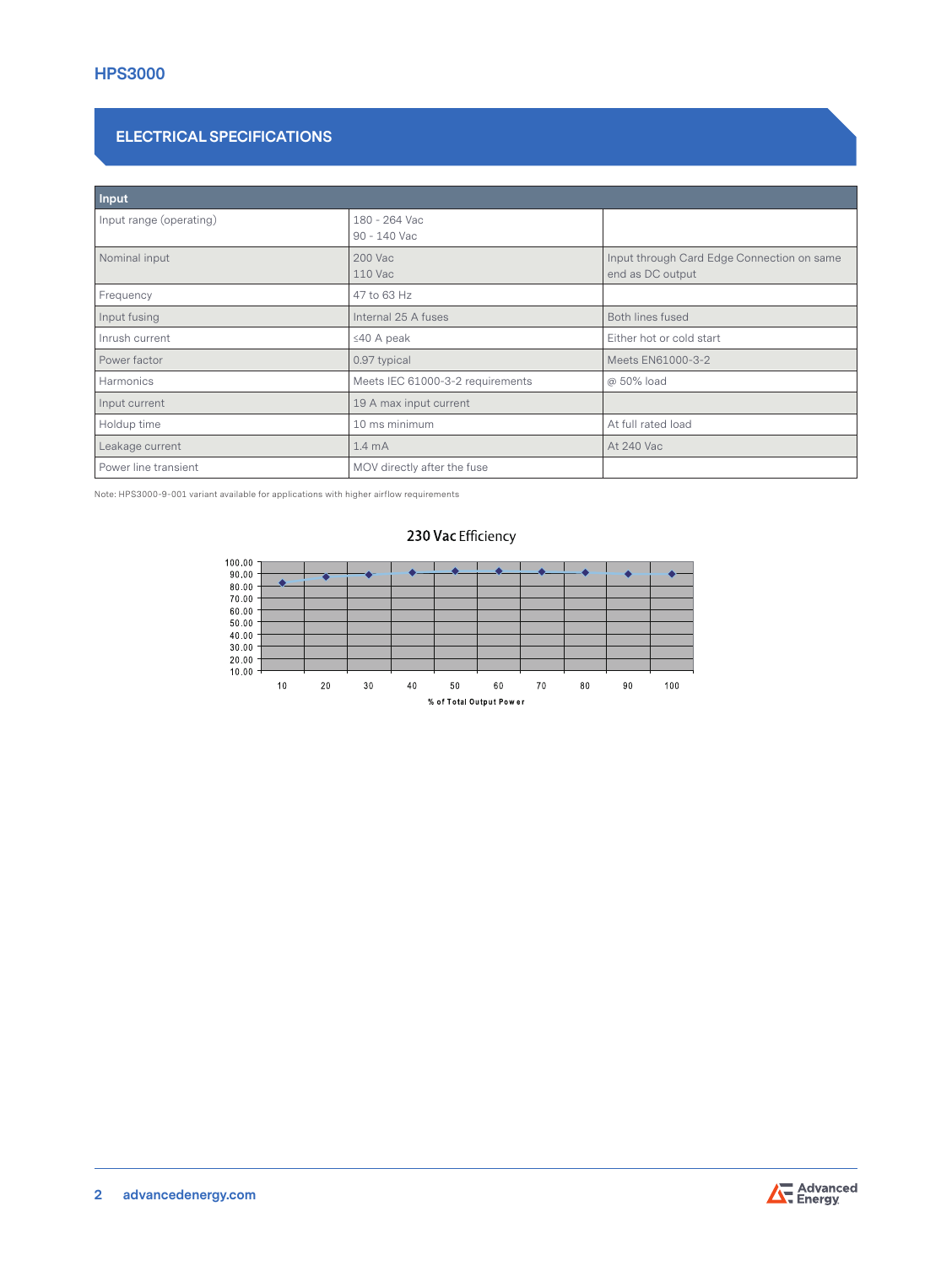## **HPS3000**

## **ELECTRICAL SPECIFICATIONS (CONTINUED)**

| Output                       |                                                                  |                                                                                                                              |
|------------------------------|------------------------------------------------------------------|------------------------------------------------------------------------------------------------------------------------------|
| Output rating                | 48 V @ 62.0 A<br>5 Vsb @ 3.0 A                                   | 180 - 264 Vac                                                                                                                |
|                              | 48 V @ 29.4 A<br>5 Vsb @ 3.0 A                                   | 90 - 140 Vac                                                                                                                 |
| Set point                    | 48 V                                                             | Programmable 96-117% through I <sup>2</sup> C serial bus                                                                     |
| Total regulation range       | 48 V ± 5%<br>$5 Vsh \pm 4%$                                      | Line/load/transient when measured at output<br>connection                                                                    |
| Rated load                   | 3000 W maximum @ 200 Vac Input<br>1500 W maximum @ 110 Vac Input | No derating over operating temp range                                                                                        |
| Minimum load                 | 48 V @ 0.0 A<br>5 Vsb @ 0.0 A                                    | No loss of regulation                                                                                                        |
| Output noise                 | 480 mV max P-P<br>100 mV max P-P                                 | 48 V output<br>5 Vsb output<br>Measured with a 0.1µF Ceramic and 10 µF Tantalum<br>capacitor on any input                    |
| Output voltage overshoot     | $± 5%$ maximum                                                   | Nominal Voltage Setting                                                                                                      |
| Transient response           | 5% maximum deviation                                             | 50% load step @ 1 A/us<br>Step load valid between 10% to 100% of output rating.                                              |
| Max units in parallel        | Up to 4                                                          | Total power in 1U 19" rack is 12 KW                                                                                          |
| Short circuit protection     | 120% - 130% of rated output                                      | Output to return                                                                                                             |
| Forced load sharing          | Within $\pm$ 6.25 A of all shared outputs                        | Digital sharing control                                                                                                      |
| Overcurrent protection (OCP) | 120% to 130%<br>110% to 140%                                     | 48 V output<br>5 Vsb output                                                                                                  |
| Overvoltage protection (OVP) | 110% to 133%<br>110% to 125%                                     | 48 V output<br>5 Vsb output                                                                                                  |
| Overtemperature protection   | 10 - 15 deg C above safe operating area                          | Both PFC and output converter monitored<br>5 Vsb will operate under overtemperature condition.<br><b>Built in hysteresis</b> |

## **ENVIRONMENTAL SPECIFICATIONS**

| Vibration/Shock             | Non-operational 5G Sine sweep from 5 Hz to 500 Hz, dwelling at resonant frequencies for 1 hour each |
|-----------------------------|-----------------------------------------------------------------------------------------------------|
| Operating temperature       | $-10$ ° to +40 °C                                                                                   |
| Storage temperature         | $-40°$ to $+85°$ C                                                                                  |
| Cooling                     | External fans with Fan Fail and Fan Speed control                                                   |
| Operating relative humidity | 5% to 95% non-condensing                                                                            |
| Storage relative humidity   | 5% to 95% non-condensing                                                                            |
| Operating altitude          | Up to 10,000 feet above sea level                                                                   |
| Storage altitude            | Up to 30,000 feet above sea level                                                                   |
| RoHS compliant              | Yes                                                                                                 |

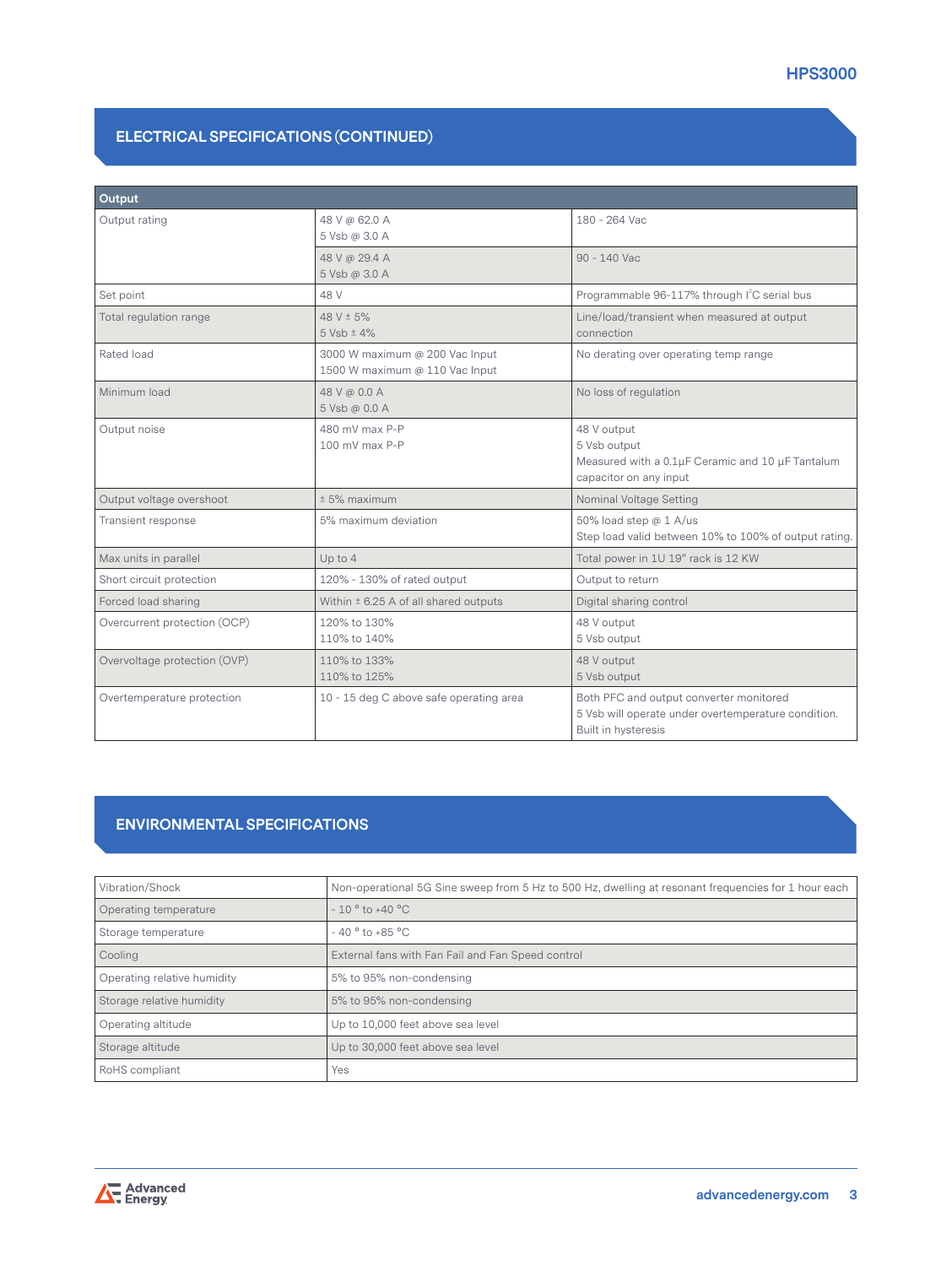## **HPS3000**

## **MODULE INFORMATION**

(All units in mm)

HPS3000-9









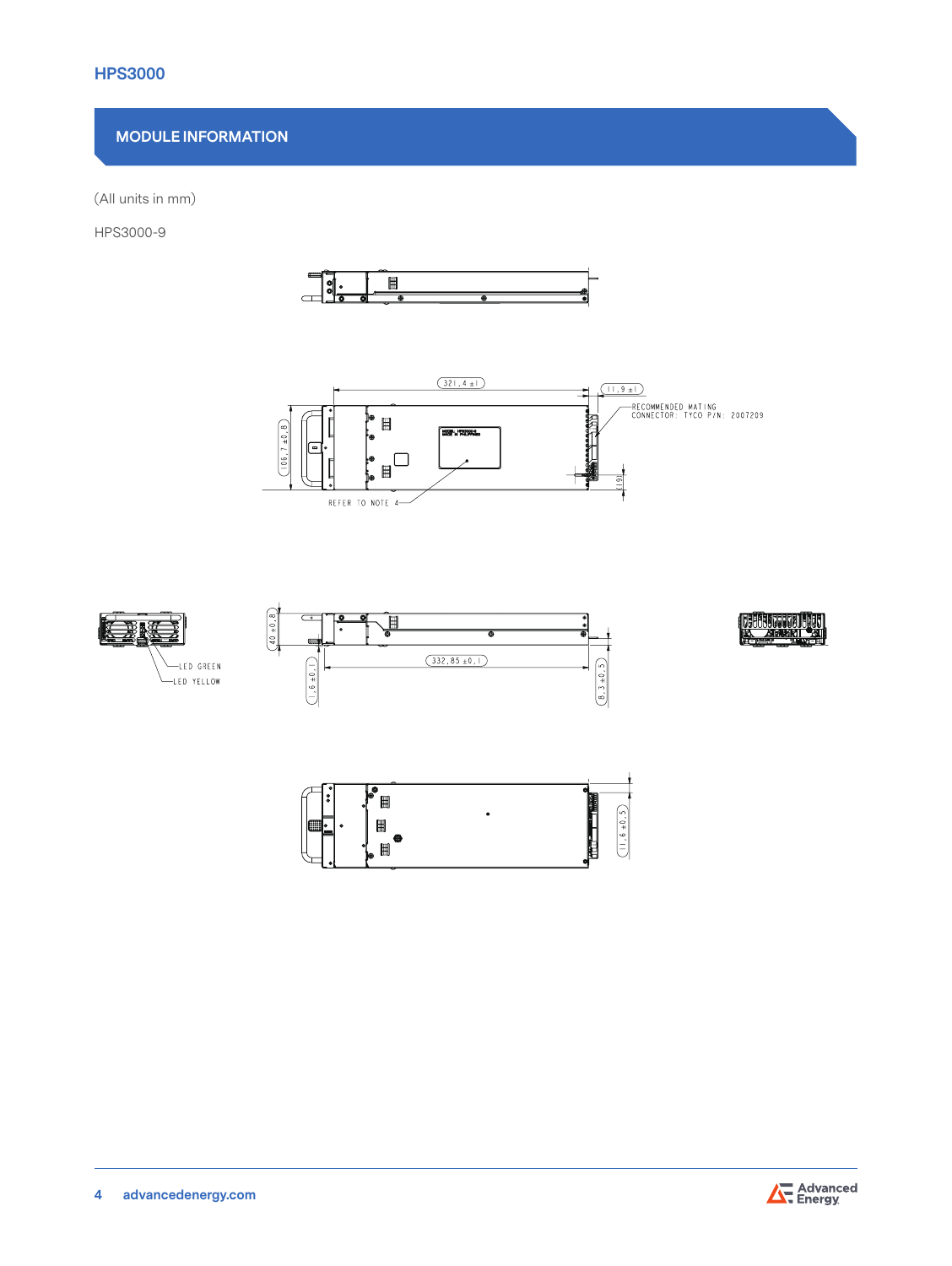## **MODULE INFORMATION**

(All units in mm)

HPS3000-9-001



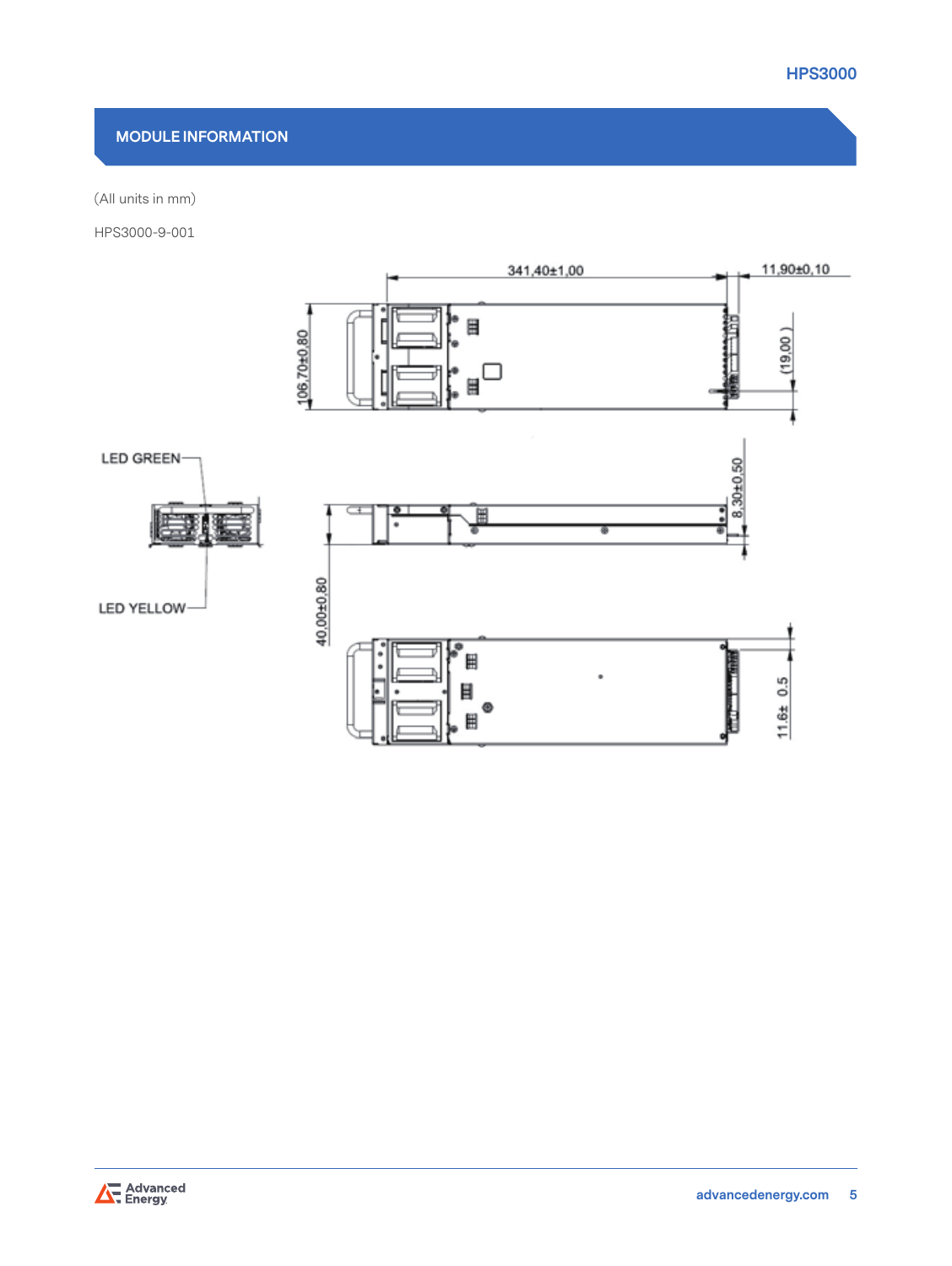## **PIN ASSIGNMENTS**

| <b>Bottom</b>  |                   |          |             |    |             |    |                 |
|----------------|-------------------|----------|-------------|----|-------------|----|-----------------|
| Pin            |                   |          |             |    |             |    |                 |
| $\mathbf 1$    | <b>AC LINE</b>    | $\Theta$ | +48 Vdc out | 17 | +48 Vdc RTN | 25 | Reserved        |
| $\mathbf{2}$   | <b>AC LINE</b>    | 10       | +48 Vdc out | 18 | +48 Vdc RTN | 26 | PRESENT#        |
| 3              | n.c.              | 11       | +48 Vdc out | 19 | +48 Vdc RTN | 27 | DCOK/PWOK#      |
| 4              | <b>AC NEUTRAL</b> | 12       | +48 Vdc out | 20 | +48 Vdc RTN | 28 | <b>SDA</b>      |
| 5              | <b>AC NEUTRAL</b> | 13       | +48 Vdc out | 21 | +48 Vdc RTN | 29 | <b>HVCC</b>     |
| 6              | n.c.              | 14       | +48 Vdc out | 22 | +48 Vdc RTN | 30 | PSON#           |
| $\overline{7}$ | n.c.              | 15       | +48 Vdc out | 23 | n.c.        | 31 | #ALERT          |
| 8              | n.c.              | 16       | +48 Vdc RTN | 24 | V_STBY      | 32 | <b>ISHARE</b>   |
| <b>Top</b>     |                   |          |             |    |             |    |                 |
| Pin            |                   |          |             |    |             |    |                 |
| 64             | <b>AC LINE</b>    | 56       | +48 Vdc out | 48 | +48 Vdc RTN | 40 | Reserved        |
| 63             | AC LINE           | 55       | +48 Vdc out | 47 | +48 Vdc RTN | 39 | ACOK#           |
| 62             | n.c.              | 54       | +48 Vdc out | 46 | +48 Vdc RTN | 38 | SMBUS_ALERT_OUT |
| 61             | <b>AC NEUTRAL</b> | 53       | +48 Vdc out | 45 | +48 Vdc RTN | 37 | <b>SCL</b>      |
| 60             | <b>AC NEUTRAL</b> | 52       | +48 Vdc out | 44 | +48 Vdc RTN | 36 | A2              |
| 59             | n.c.              | 51       | +48 Vdc out | 43 | +48 Vdc RTN | 35 | <b>PSKILL</b>   |
| 58             | n.c.              | 50       | +48 Vdc out | 42 | n.c.        | 34 | A1              |
| 57             | n.c.              | 49       | +48 Vdc RTN | 41 | SYS_GND     | 33 | A <sub>0</sub>  |





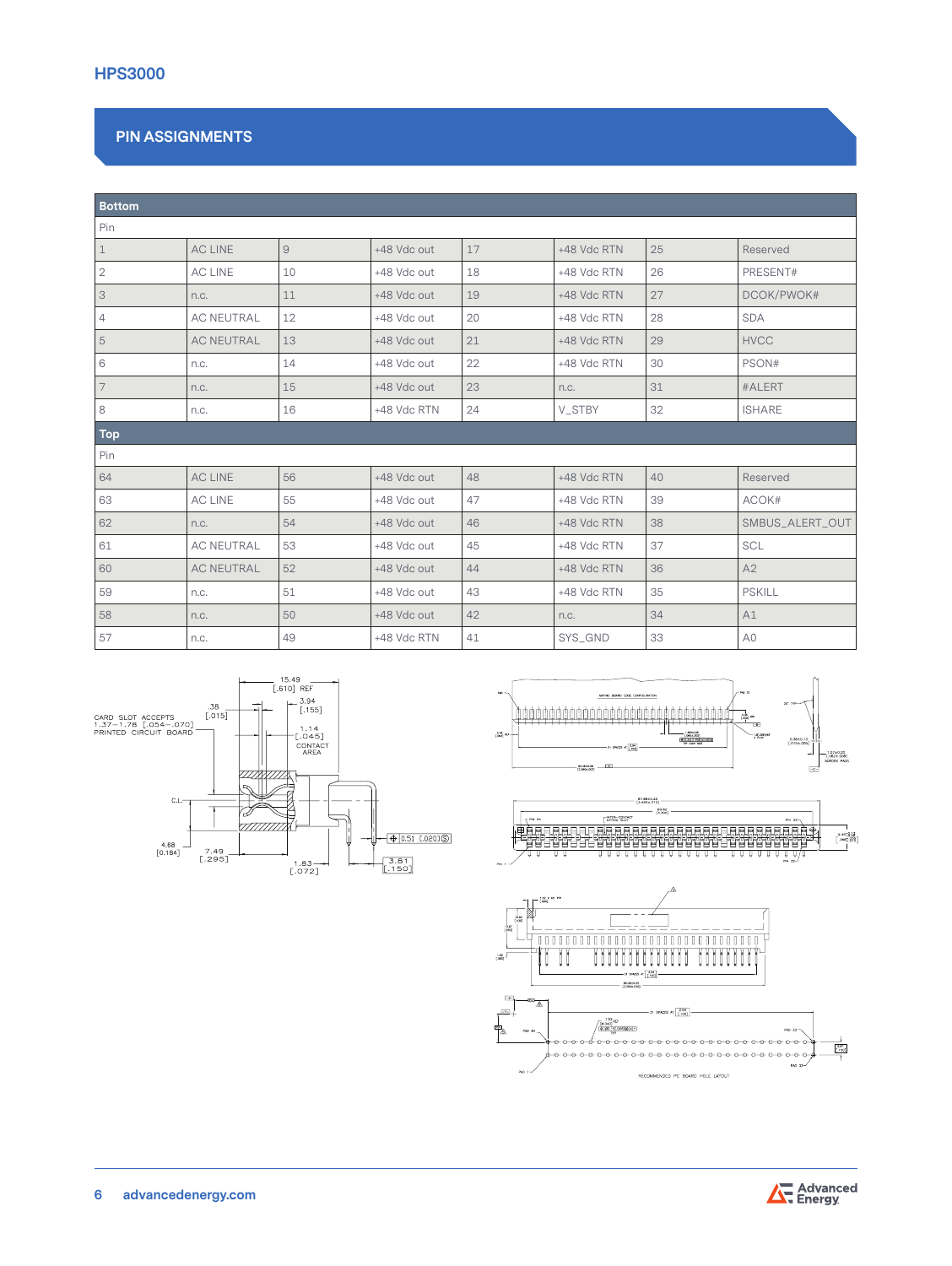

## **TIMING DIAGRAM**



**Timing Diagram** 

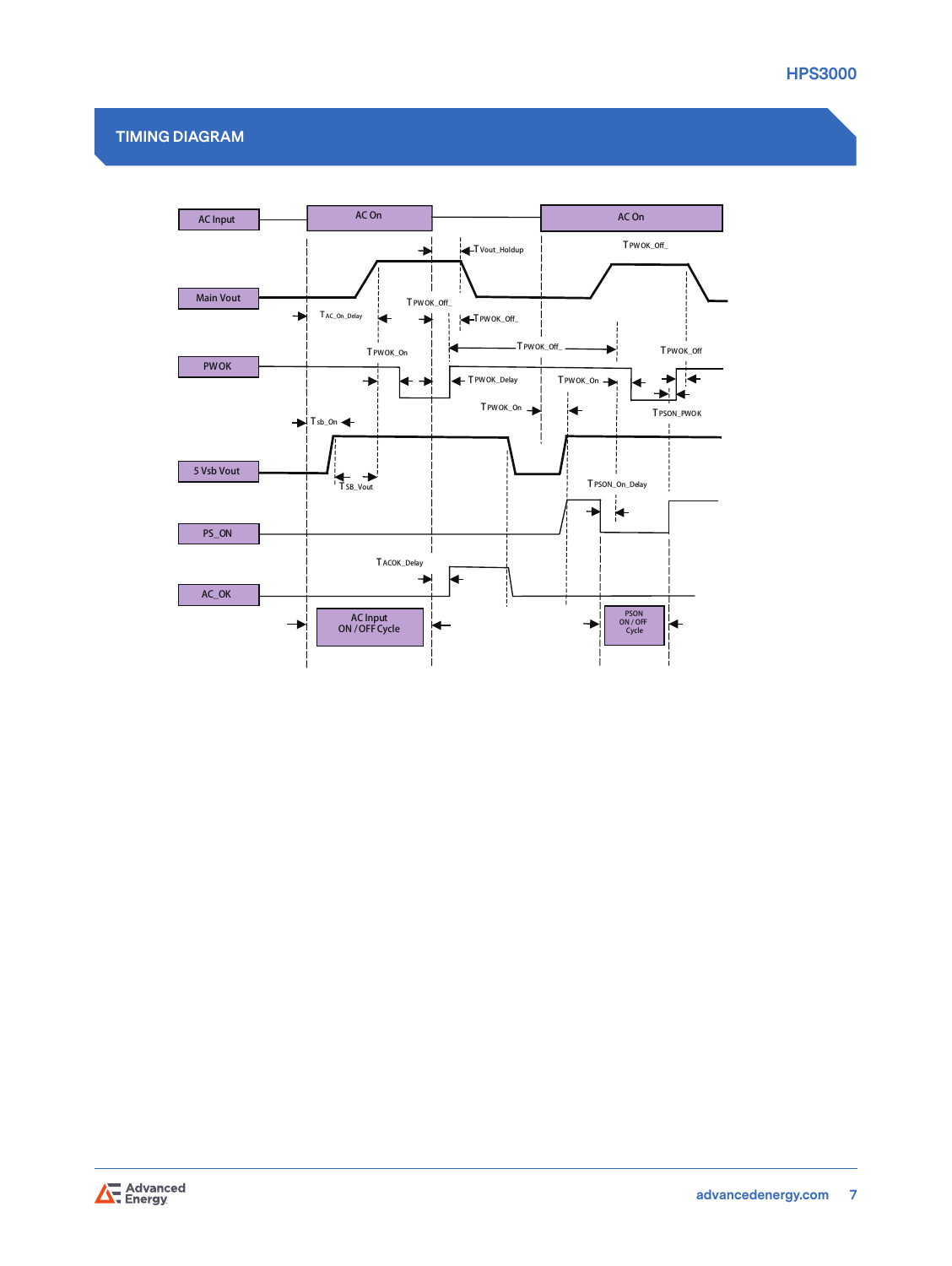## **TIMING SIGNAL DEFINITIONS**

| <b>Turn ON/OFF Timing</b> |                                                                                                         |              |      |       |
|---------------------------|---------------------------------------------------------------------------------------------------------|--------------|------|-------|
| Item                      | Description                                                                                             | Min          | Max  | Units |
| Tvout_rise                | 48 V Output rise time                                                                                   | 5            | 300  | msec  |
| Tsb_on_delay              | Delay from AC being applied to 5 Vsb being within regulation.                                           |              | 1500 | msec  |
| Tac_on_delay              | Delay from AC being applied to all output voltages being within regulation.                             |              | 2000 | msec  |
| Tvout_holdup              | Time all output voltages, including 5 Vsb, stay within regulation after loss of AC.                     | 10           |      | msec  |
| Tpwok_holdup              | Delay from loss of AC to de-assertion of PWOK                                                           | 5            |      | msec  |
| Tpson_on_delay            | Delay from PSON# active to output voltages within regulation limits.                                    | 5            | 400  | msec  |
| Tpson_pwok                | Delay from PSON# de-active to PWOK being de-asserted.                                                   |              | 50   | msec  |
| Tacok_delay               | Delay from loss of AC input to de-assertion of ACOK#.                                                   | 10           |      | msec  |
| Tpwok_on                  | Delay from output voltages within regulation limits to PWOK asserted at turn on.                        | 100          | 1000 | msec  |
| Tpwok_off                 | Delay from PWOK de-asserted to 48 V dropping out of regulation limits.                                  | $\mathbf{1}$ | 1000 | msec  |
| Tpwok_low                 | Duration of PWOK being in the de-asserted state during an off/on cycle using<br>AC or the PSON# signal. | 100          |      | msec  |
| Tsb_vout                  | Delay from 5 Vsb being in regulation to 48 V being in regulation at AC turn on.                         | 50           | 2000 | msec  |

# **SIGNALS AND CONTROLS - ALL MODELS**

# **PSON#**

The PSON# signal is required to remotely turn on/off the power supply. PSON# is an active low signal that turns on the 48 V power rail. When this signal is not pulled low by the system, or left open, the 48 V output turns off. The 5 Vsb output remains on. This signal is pulled to a standby voltage by a pull-up resistor internal to the power supply. The power supply fan(s) shall operate at the lowest speed.

| <b>PSON# Signal Characteristic</b> |  |
|------------------------------------|--|
|------------------------------------|--|

| Signal Type                         | Accepts an open collector/drain input from the system. Pulled-up to the 5 Vsb located in power supply. |            |  |  |
|-------------------------------------|--------------------------------------------------------------------------------------------------------|------------|--|--|
| $PSON# = Low$                       | ON                                                                                                     |            |  |  |
| $PSON# = Open$                      | OFF                                                                                                    |            |  |  |
|                                     | <b>MIN</b>                                                                                             | <b>MAX</b> |  |  |
| Logic level low (power supply ON)   | 0 <sup>V</sup>                                                                                         | 0.4V       |  |  |
| Logic level high (power supply OFF) | 2.40V                                                                                                  | 3.40V      |  |  |
| Source current, Vpson = low         | $- -$                                                                                                  | 4 mA       |  |  |
| Power up delay: Tpson_on_delay      | 5 msec                                                                                                 | 400 msec   |  |  |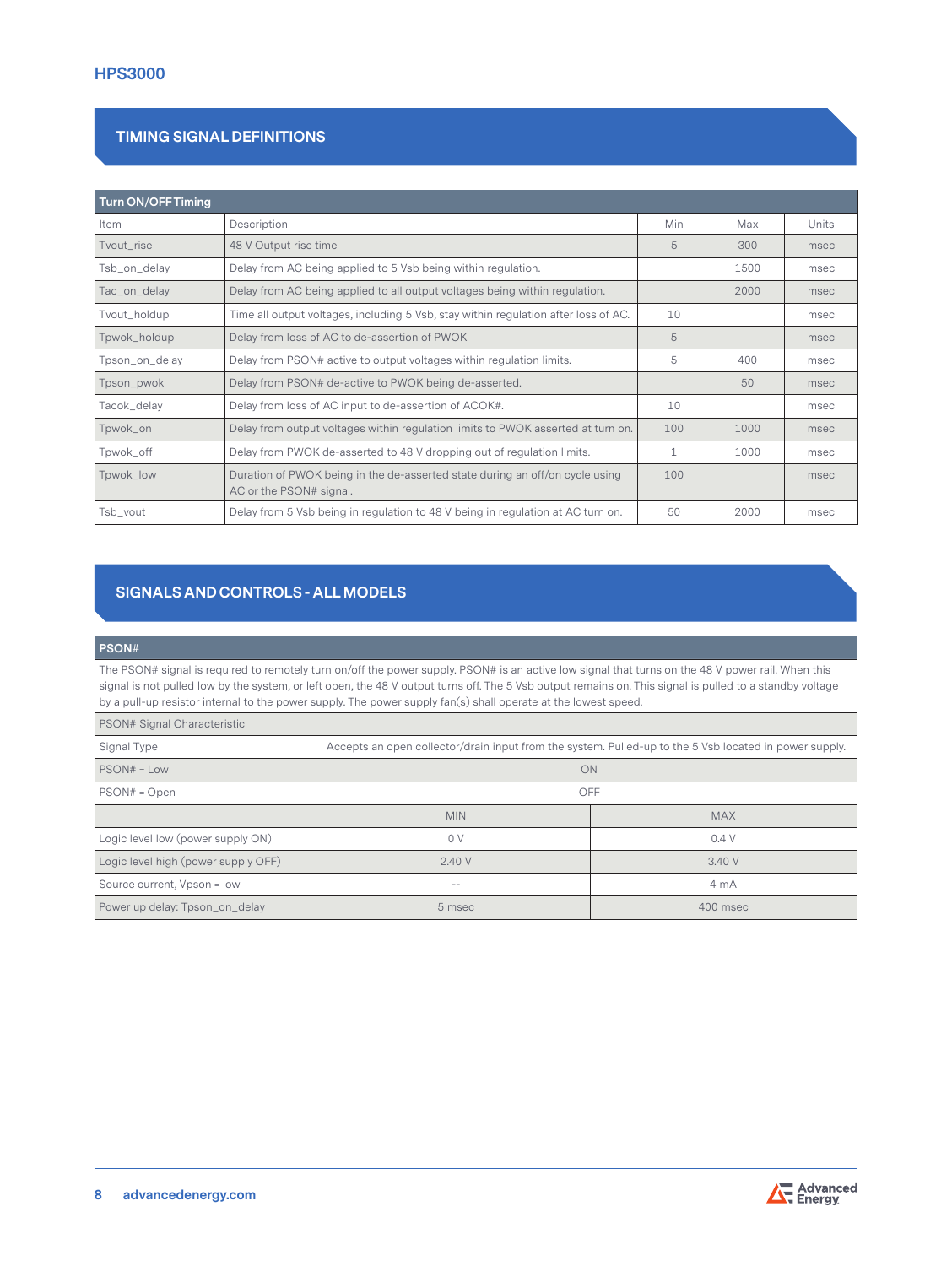## **SIGNALS AND CONTROLS - ALL MODELS (CONTINUED)**

#### **PWOK# (Power Good)**

PWOK# is a power good signal and will be pulled LOW by the power supply to indicate that both the outputs are above the regulation limits of the power supply. When any output voltage falls below regulation limits or when AC power has been removed for a time sufficiently long so that power supply operation is no longer guaranteed, PWOK will be de-asserted to a HIGH state. The start of the PWOK# delay time shall be inhibited as long as the 48 V output is in current limit or the 5 Vsb output is below the regulation limit.

PSON# Signal Characteristic

| Signal Type                             | Open collector/drain output from power supply. Pullup to 5 Vsb external to the power supply. |                  |  |  |
|-----------------------------------------|----------------------------------------------------------------------------------------------|------------------|--|--|
| $PWOK = High$                           | ON                                                                                           |                  |  |  |
| $PWOK = LOW$                            | OFF                                                                                          |                  |  |  |
|                                         | <b>MIN</b>                                                                                   | <b>MAX</b>       |  |  |
| Logic level low voltage, Isink=4mA      | 0 V                                                                                          | 0.8 V            |  |  |
| Logic level high voltage, Isource=200µA | 2.0V                                                                                         | 4.80 V           |  |  |
| Sink current, PWOK = low                |                                                                                              | 4 mA             |  |  |
| Source current, PWOK = high             |                                                                                              | 2 <sub>m</sub> A |  |  |
| PWOK delay: T <sub>pwok on</sub>        | 100 msec                                                                                     | 1000 msec        |  |  |
| PWOK rise and fall time                 |                                                                                              | $100$ $\mu$ sec  |  |  |
| Power down delay: T <sub>pwok off</sub> | 1 msec                                                                                       | 1000 msec        |  |  |

#### **Power Supply Present Indicator (PRESENT#)**

The PRESENT# signal is primarily used to provide a mechanism by which the host system can sense the number of power supplies physically present (operational or not). This pin is connected to the standby ground in the power supply.

#### **AC INPUT Present Indicator (ACOK#)**

The AC OK# signal is used to indicate presence of AC input to the power supply. This signal shall be connected to 5 Vsb through a resistor on the host system side. A logic "Low" level on this signal shall indicate AC input to the power supply is present. A Logic "High" on this signal shall indicate a loss of AC input to the power supply.

| Table 12 ACOK# Signal Characteristics |
|---------------------------------------|
|---------------------------------------|

| Signal Type                           | Pull-up to 5 Vsb through a resistor in the host system. |            |  |  |  |
|---------------------------------------|---------------------------------------------------------|------------|--|--|--|
| $PRESENT# = Low$                      |                                                         | Present    |  |  |  |
| $PRESENT# = High$                     | Not present                                             |            |  |  |  |
|                                       | <b>MIN</b>                                              | <b>MAX</b> |  |  |  |
| Logic level low voltage, Ising=4 mA   | 0 <sup>0</sup>                                          | 0.8V       |  |  |  |
| Logic level high voltage, Isink=50 µA | 2.0V                                                    | 4.80 V     |  |  |  |
| Sink current, PRESENT# = Low          |                                                         | 4mA        |  |  |  |
| Source current, PRESENT# = High       |                                                         | $50 \mu A$ |  |  |  |

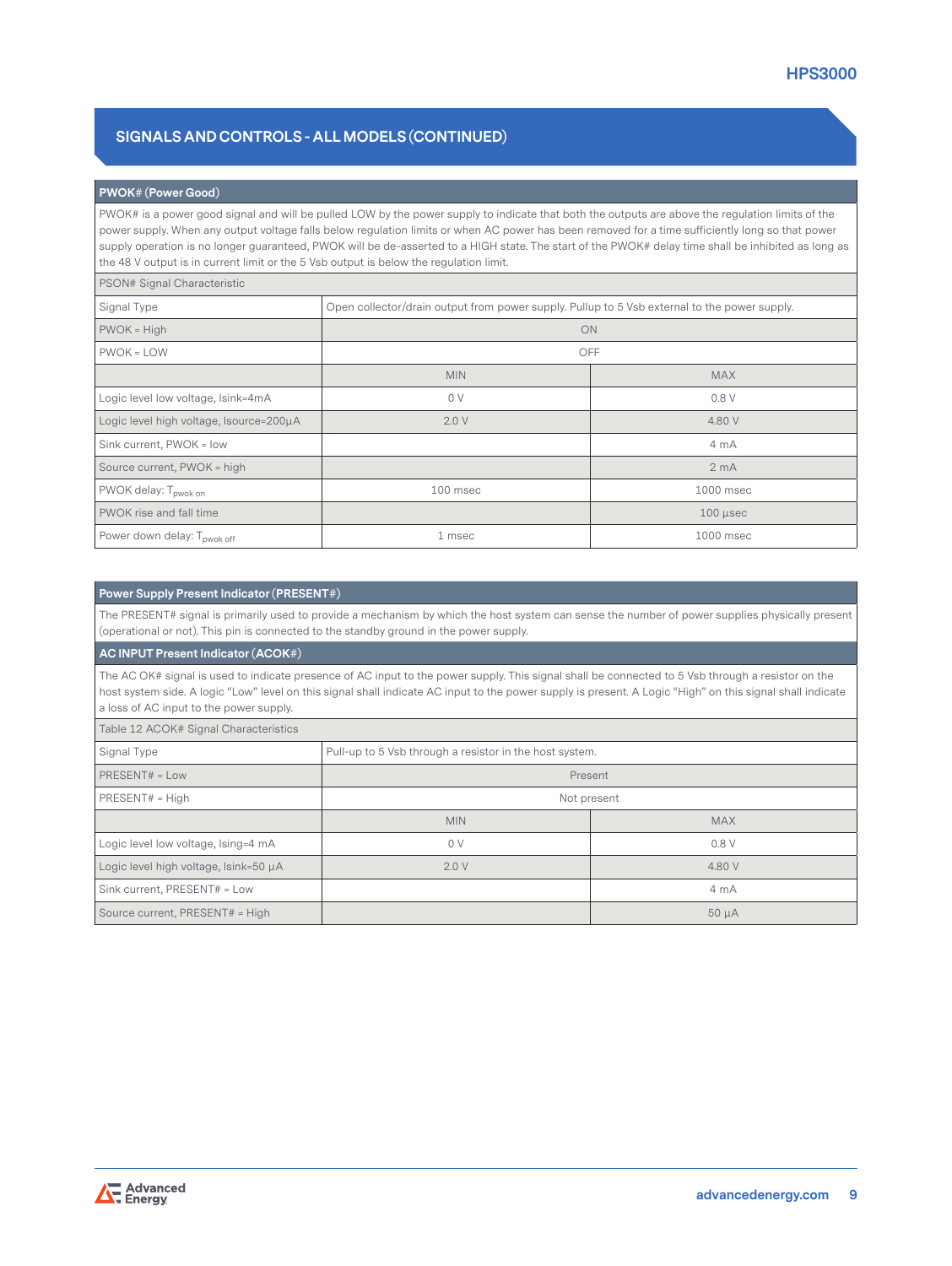## **SIGNALS AND CONTROLS - ALL MODELS (CONTINUED)**

#### **LED INDICATORS**

There will be a green POWER LED (PWR) to indicate that AC is applied to the PSU and standby voltage is available when blinking. This same LED should go solid when the 48 V output is enabled and operational.

There will be an Amber Power Supply Fail LED (FAIL) to indicate that the power supply has failed and a replacement of the unit is necessary. Faults including UVP, OVP, OTP, or Fan Fail when PSON# is asserted "Logic Low" shall cause the amber LED to turn on. The LED can be turned off by recycling PSON# signal or by an AC power interruption more than 1 second. The LED shall be off when PSON# is not asserted "Logic Low". Refer to table 13 for conditions of the LED's:

Table 13 LED Indicators

| Power Supply Condition                                          | Power LED (GREEN) | Fail LED (AMBER) |
|-----------------------------------------------------------------|-------------------|------------------|
| No AC power to PSU                                              | <b>OFF</b>        | OFF              |
| AC present / Standby Output On                                  | <b>Blinking</b>   | OFF              |
| Power supply 48 V output ON and OK                              | <b>ON</b>         | <b>OFF</b>       |
| Power supply failure (includes overvoltage,<br>overtemperature) | OFF.              | ON               |
| Current limit                                                   | ON                | <b>Blinking</b>  |

#### **MTBF**

The power supply has a minimum MTBF of 300K hours using the Bell core 332, issue 6 specification @ 25 °C and 40 °C, ambient, at full load. With the power supply installed in a system in a 25 °C ambient environment and operating at full load, capacitor life shall be 10 years, minimum for ALL electrolytic capacitors contained within this power supply. The power supply shall demonstrate a MTBF level of > 500,000 hours.

#### **Quality Assurance**

Full QAV testing shall be conducted in accordance with Artesyn Embedded Power Standards with reports available upon request.

**Warranty**

Artesyn Embedded Power shall warrant the power supply to be free of defects in materials and workmanship for a minimum period of two years from the date of shipment, when operated within specifications. The warranty shall be fully transferable to the end owner of the equipment powered by the supply.

#### **ORDERING INFORMATION**

| <b>Model Number</b> | <b>Main Output</b> | <b>Main Output Current</b> | <b>Standby Output</b> | <b>Standby Current</b> |
|---------------------|--------------------|----------------------------|-----------------------|------------------------|
| HPS3000-9           | 48 Vdc             | 62.0 A                     | 5.0 V                 | 3.0A                   |
| HPS3000-9-001       | 48 Vdc             | 62.0 A                     | 5.0 V                 | 3.0A                   |

Note: HPS3000-9-001 version is recommended for applications where higher airflow is required.